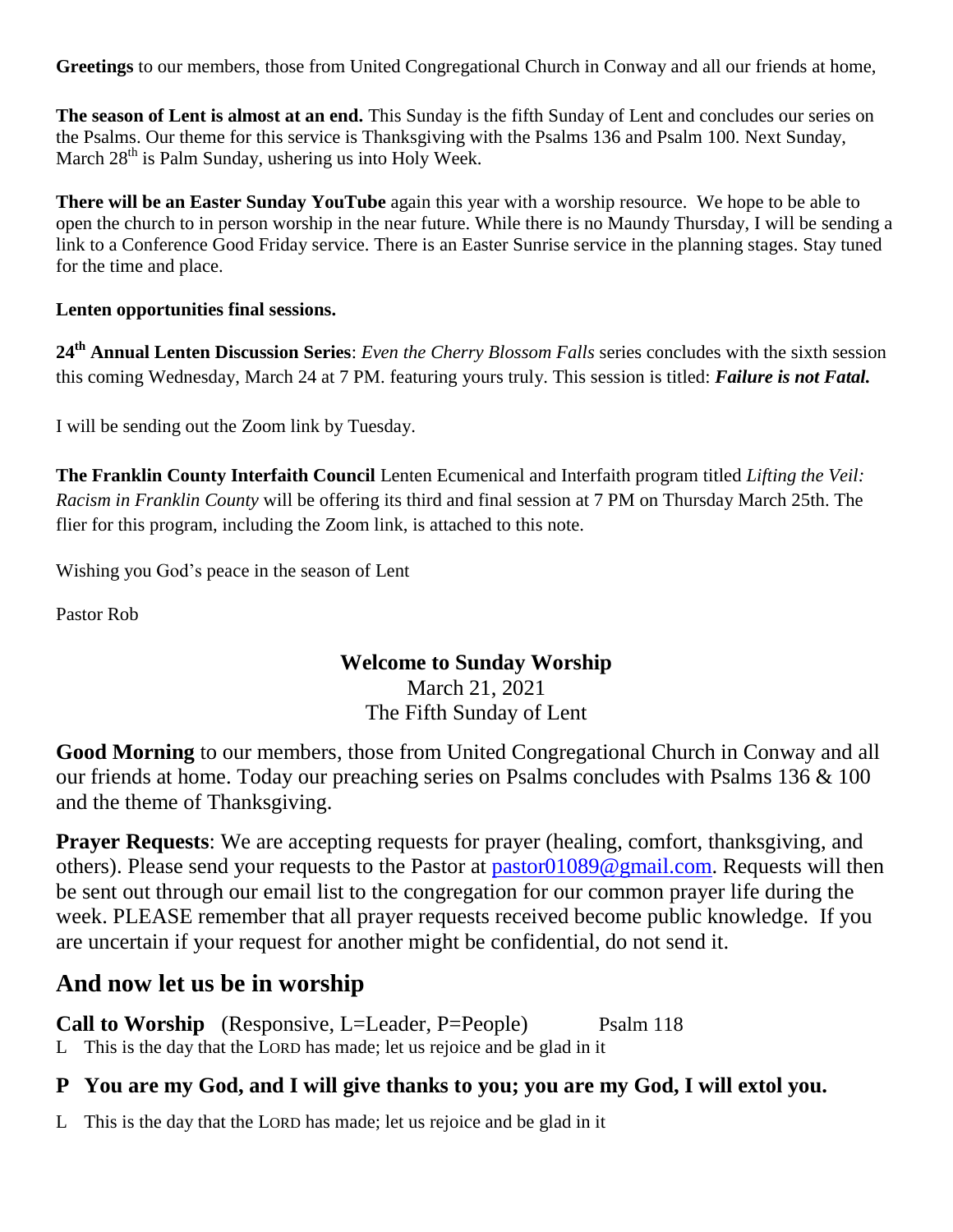### **Litany of Thanksgiving** (Responsive, A=All, L=Leader, P=People) Psalm 136

## **A O give thanks to the LORD, for he is good, for his steadfast love endures forever. O give thanks to the God of gods,**

L for his steadfast love endures forever. O give thanks to the Lord of lords,

#### **P for his steadfast love endures forever; who alone does great wonders,**

L for his steadfast love endures forever; who by understanding made the heavens,

#### **P for his steadfast love endures forever; who spread out the earth on the waters,**

L for his steadfast love endures forever; who made the great lights,

#### **P for his steadfast love endures forever; the sun to rule over the day,**

- L for his steadfast love endures forever; the moon and stars to rule over the night,
- **P for his steadfast love endures forever;**
- **A O give thanks to the LORD, for he is good, for his steadfast love endures forever.**

## **The Lord's Prayer** (Unison)

*Our Father, who art in heaven, hallowed be thy name. Thy kingdom come, thy will be done, on earth as it is in heaven. Give us this day our daily bread and forgive us our debts as we forgive our debtors. And lead us not into temptation but deliver us from evil. For thine is the kingdom and the power and the glory forever. Amen.*

### **Prayers of the People**

Our prayers this morning are set within the life of gratitude and reflect the 39 psalms that include the word thanksgiving. There will be a place in the prayer for your own prayers and meditation. Let us come to prayer.

Thanks be to you, O God, as we gather in this place to praise your name. Thanks be to you, O God, for the circle of community in this place. Thanks be to you, O God, for the circle of community from all generations whom we have not seen but have met in the spirit. Thanks be to you, O God, for that great cloud of witnesses through whom you have blessed us and blessed our world – those who came before us; parents and grandparents, ancestors from other lands, who strove in courage to live as you intend. Thanks be to you, O God, for prophets and apostles, creators of beauty and artisans of craft, art, and music, discoverers of your will and your way; teachers, preachers, writers, those who tend to the needs of others and serve in our communities. Thanks be to you, O God. Thanks be to you, O God, for our moment in your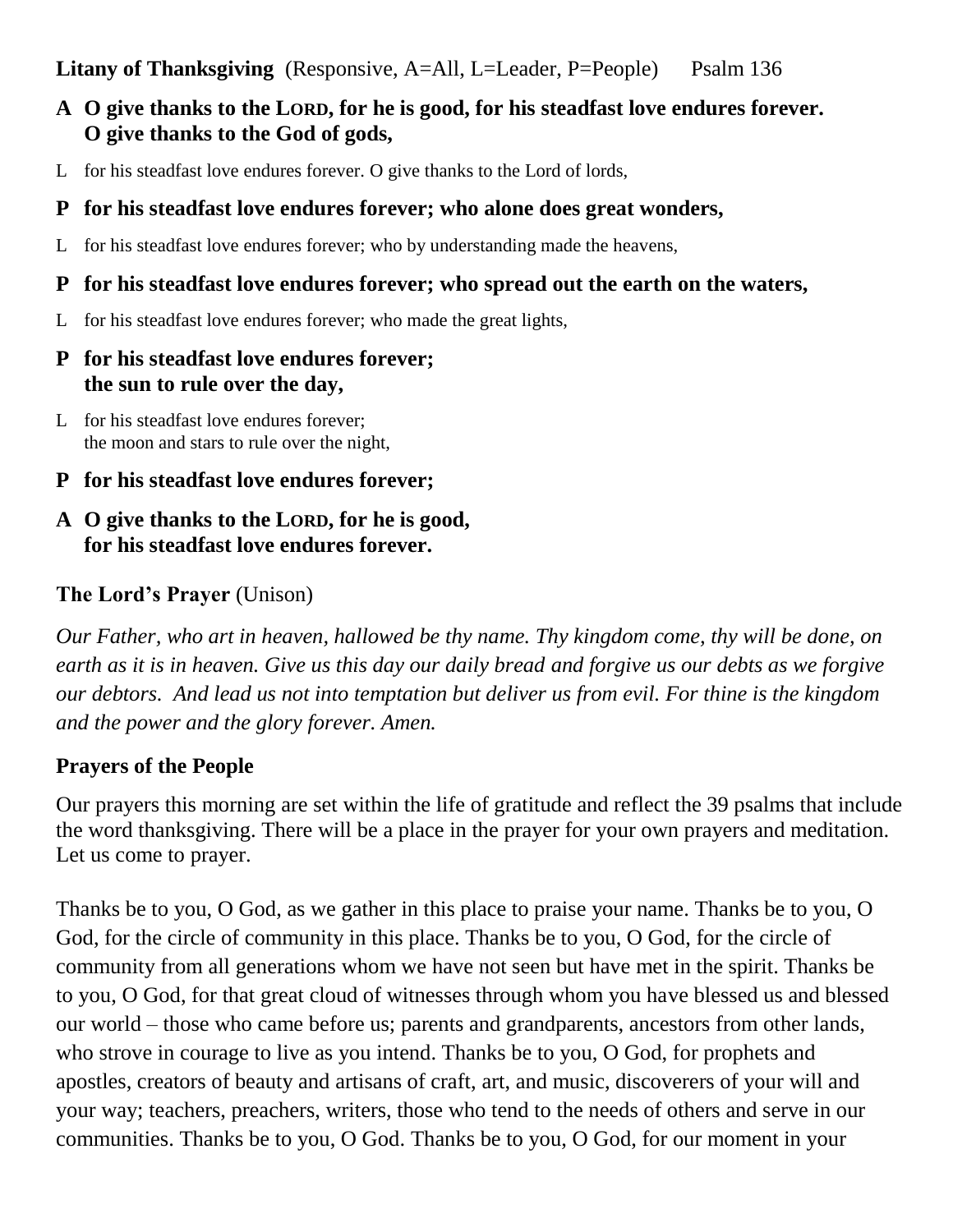endless spiral of time and space. Thanks be to you, O God, for being in our lives this day, for the countless blessings, for the love shared with us from our friends, our neighbors, our families and from you. Thanks be to you, O God, for setting before us the ways of life, for bringing our attention and our affection to your will and your way, bringing us back to be the people you intend us to be, your hands and your feet in this community. Thanks be to you, O God, for each time we celebrate a healing, each time we rejoice in a birth, every opportunity we have to comfort those who mourn, and bring cheer to the afflicted, to live in your joy and make that joy greater by bringing it to others. Thanks be to you, O God for in confidence we offer prayers for that which is yet to be. Our future is shrouded in wonder, anxiety and mystery. We offer our thanks for your promise that you will be with us to the end of the age. Though the details are left to unfold, your love is ageless, your mercy timeless, and your righteousness eternal. In moments and events yet to be born, we give thanks that you will call women and men to further your design for creation, that others not known to us, will take up the mission, be willing to follow, and without hesitation, love you with all their heart and mind and soul and strength. In gratitude we offer this prayer as we live into our future. Thanks be to you, O God for this opportunity to offer our prayers. (personal prayer and meditation) Thanks be to you, O God, who hears each and every prayer and answers, not according to our desires, but according to your holy will. Amen.

### **Scripture Reading:** Psalm 100

The 100<sup>th</sup> Psalm is used every day in the daily Jewish prayer service. It is also used as a canticle in the Anglican liturgy of morning prayer. Over the centuries it has been put to music by such composers as Benjamin Britten, George Frederic Handel, Henry Purcell, and Max Reger. We sing the Doxology to the tune of *Old 100th*. This tune was written in 1561 for the Psalter, *All People That on Earth Do Dwell*, based on Psalm 100. In any form, this Psalm is one of grateful praise. During this season of Lent, readings from the Book of Psalms have illustrated the themes for each of the Sundays. Today is the conclusion to this series. Our Psalm for today is the 100<sup>th</sup>. Our Theme for the Fifth Sunday of Lent is Thanksgiving

> *Make a joyful noise to the LORD, all the earth. Worship the LORD with gladness; come into his presence with singing. Know that the LORD is God. It is he that made us, and we are his; we are his people, and the sheep of his pasture. Enter his gates with thanksgiving, and his courts with praise. Give thanks to him, bless his name. For the LORD is good; his steadfast love endures forever,*